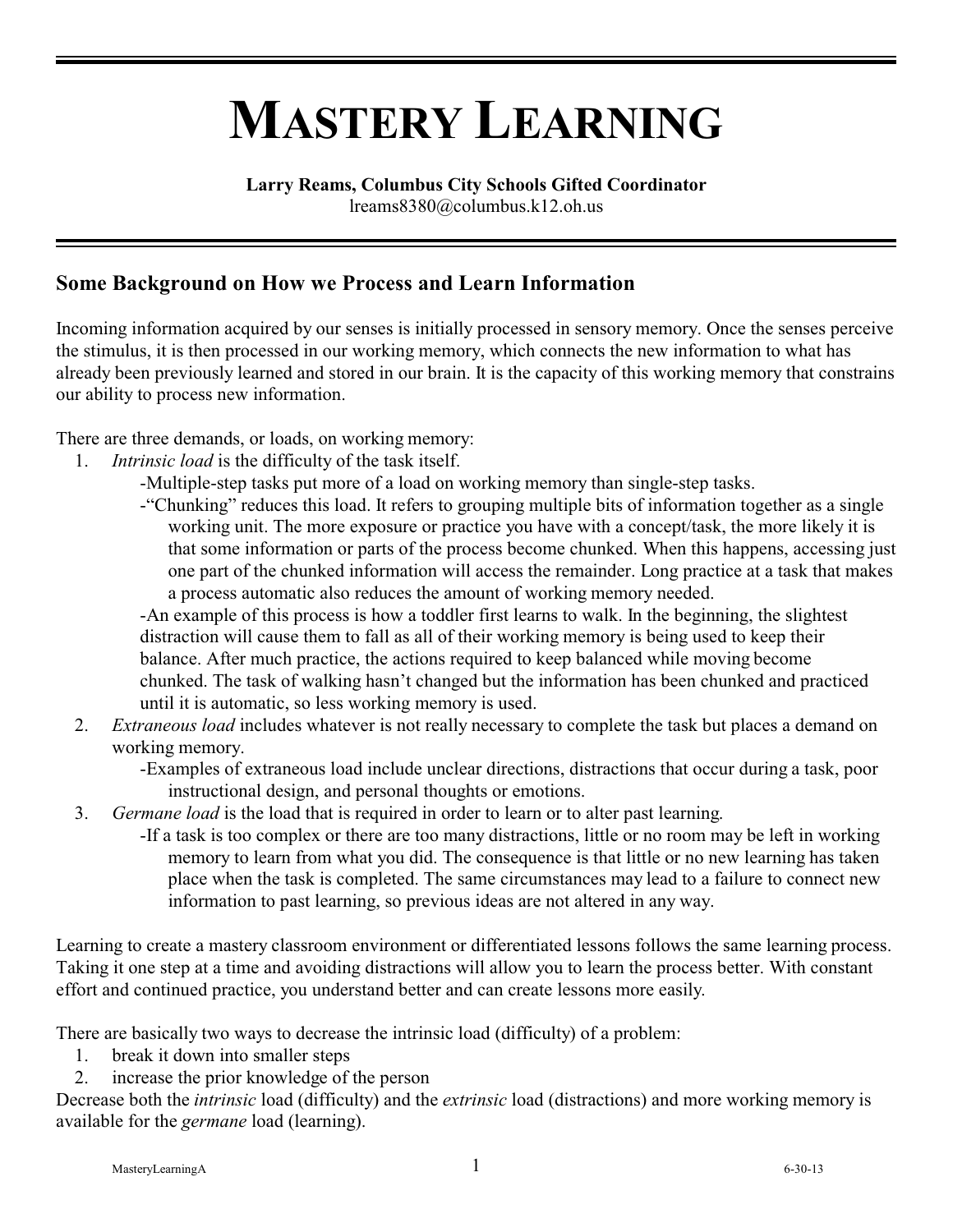### *What* **Is Mastery Learning?**

Students are required to show mastery of a concept before they are allowed to move on to the next concept.

The teacher determines the level of mastery. Students are given opportunities to learn through a variety of instructional strategies and then assessed. If they do not achieve the mastery level for the assessment, they are given additional instruction/resources and then reassessed.

The pace of mastery learning in the classroom can be determined by the teacher, the student, or a blend of both.

#### *Why* **Do Mastery Learning?**

If you do what you've always done, you'll get what you've always gotten.

Traditional classes typically teach to the large middle, leaving some students behind and high achievers either frustrated or bored. Most students will learn, but not all. Once the majority have it, the class moves on. Students left behind won't have the prior knowledge that is so important to acquire new understandings. Students outside the middle become disengaged and perform below their potential.

In addition, traditional approaches send several bad messages to students.

- 1. It is okay to go through class and not really learn.
- 2. Everyone learns the same and therefor require the same activities.
- 3. The class will move on even if some are not ready.
- 4. Those who can move faster are not allowed to until the middle is ready.
- 5. Not everyone is expected to be able to understand the content.

In Mastery Learning, low-aptitude students are not left behind and higher-aptitude students are not held back. *All* students, not just the majority, will learn and understand the content. Mastery Learning is a *fair* approach where each student receives whatever support they need to achieve the same standard.

#### **What are the** *Benefits* **of Mastery Learning?**

- 1. Once students get the format, they are grateful for the freedom to choose how they learn and move through the course content.
- 2. The flexibility of the mastery learning format allows students to catch up from absences.
- 3. It is actual learning versus mere grade earning.
- 4. There are more interactions with individual kids at the personal and academic level.
- 5. Once the lower-aptitude students get caught up with their foundational knowledge, which may require more time in the beginning, they will likely not need additional time for new concepts.
- 6. Mastery class students significantly outperform those from traditional classes when tested for retention and understanding, with an increasingly greater gap after a course is ended.
- 7. Mastery Learning complements standards-based learning as it holds students to a performance standard instead of simply exposing them to required content.
- 8. Students feel respected in the classroom, which leads to higher motivation, a better work ethic, and greater appreciation for the material they are learning. The emphasis is on student understanding, not teacher control.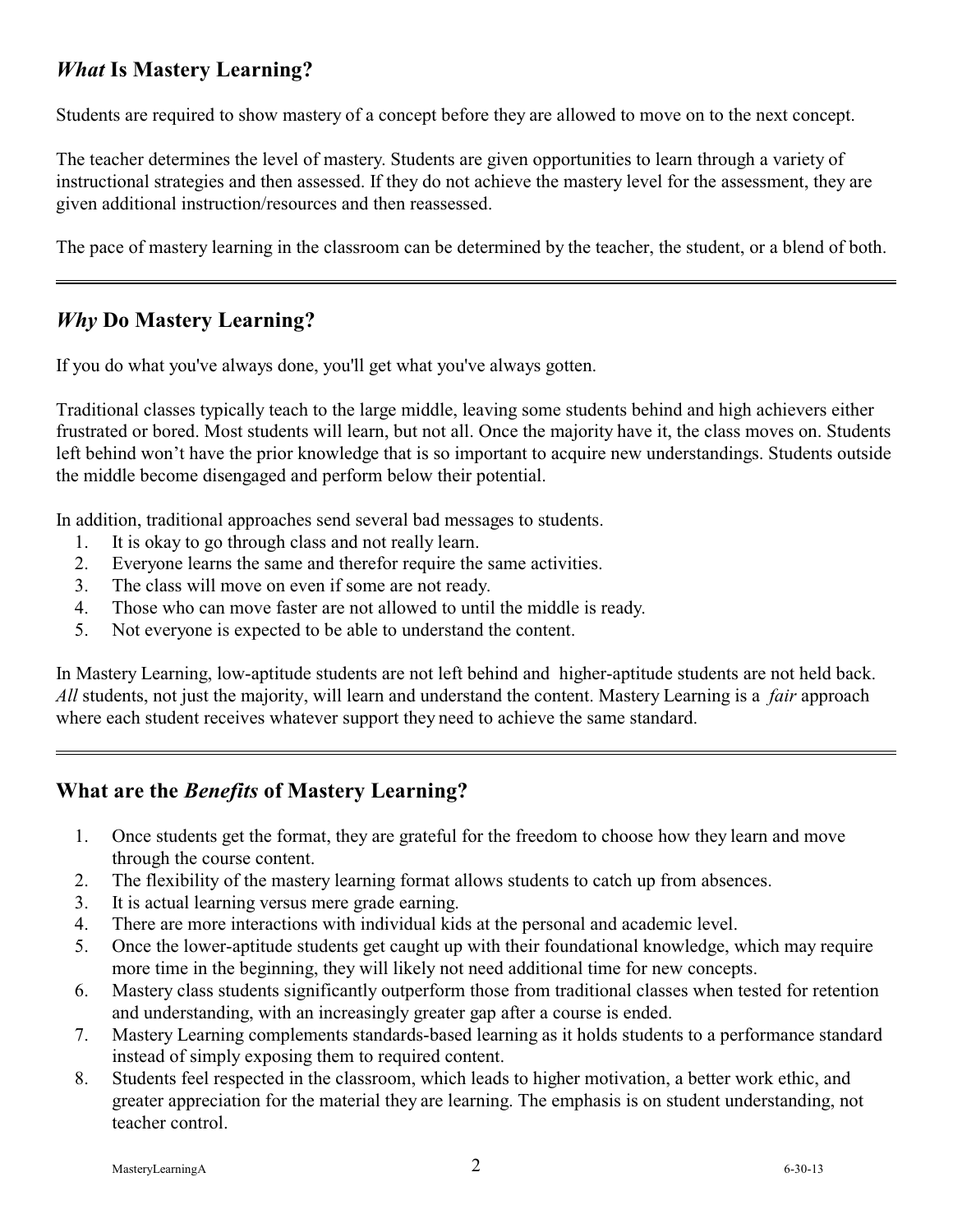- 9. It is true that teacher preparation is very time-consuming the first year, but then the burden is much lighter in subsequent years as you only need to revise lessons and create a few new materials.
- 10. Mastery Learning as an approach teaches Twenty First Century skills.
	- -*Flexibility & Adaptability*: optional learning choices.
	- -*Initiative & Self-Direction*: students decide which learning options to do and when they're ready for a quiz.
	- -*Social & Cross-Cultural Skills*: working groups change frequently as students finish and move on. Students learn social skills by working with a variety of people. The key social skills of politeness and patience are learned while waiting for the teacher's attention.
	- -*Productivity & Accountability*: students are held completely accountable for their own learning. -*Leadership & Responsibility*: students are responsible for their own learning, keeping track of
		- progress, and keeping on pace with the course.

#### **What are the** *Observed Results* **of Mastery Learning?**

- 1. There is a dramatic increase in student responsibility for learning.
- 2. There is a large increase in student awareness of their understanding of the material and readiness to move on.
- 3. The teacher gets to know students more quickly.
- 4. The gaps of knowledge between students at different levels decreases.
- 5. There is increased individual accountability.
- 6. There is more flexibility as kids choose what learning opportunities to do and how quickly they progress.
- 7. Students are not left behind if they don't get it early on.
- 8. There is an increased engagement in learning. Having options in how they learn and individual . accountability increases student participation.
- 9. The classroom is a little more "messy" as many types of learning are going on simultaneously.
- 10. The teacher is busier during the actual class period.
- 11. Students feel respected and gain confidence that they can learn the material.
- 12. After the first year it is *much easier* as considerably less time is needed for planning.
- 13. The teacher is comfortable with passing a student, knowing that they have actually learned the material.

### **How do you** *Create* **a Mastery Learning Course?**

- 1. Decide what content must be mastered and identify the key essential concepts.
	- I. Use national standards and your state or local curriculums as resources.
	- II. Decide what level of mastery to set as your minimum.
		- A. Will you have 70, 80, 90, or some other percent as a minimal mastery for quizzes?
		- B. Will you have the same mastery percentage required for tests and quizzes?
		- C. Will tests have a different level of mastery required than quizzes?
			- $(Ex.: 80\%$  "B" for quizzes but 70% "C" for tests.)
		- D. Will only quizzes have a minimum mastery percentage required and tests have no minimum? (It is reasonable to expect passing grades of, say, a "C" on a test if the quiz grades had to be a "B" minimum.)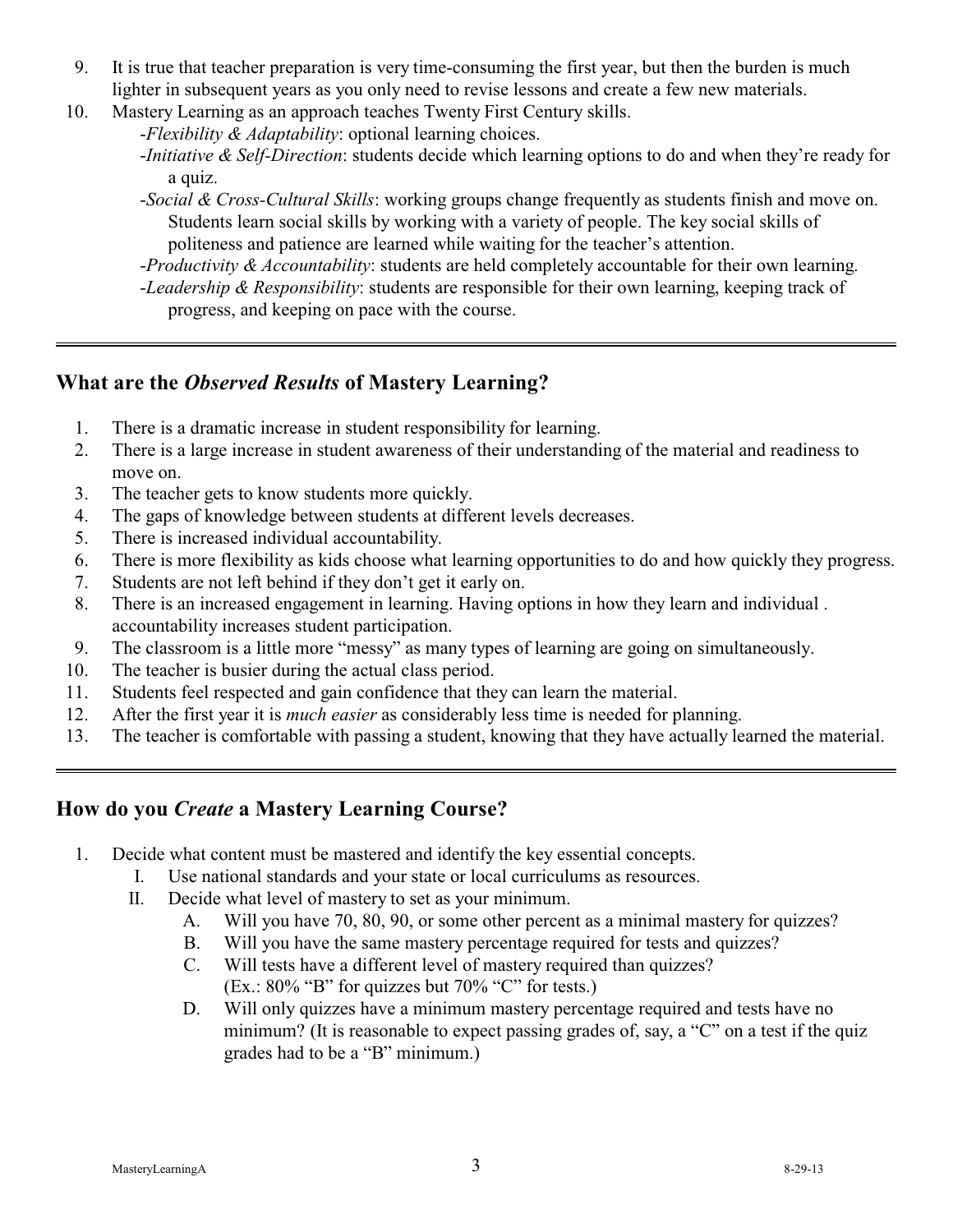#### *For Each Unit...*

- 2. Create a Unit Test or acceptable differentiated Final Products that meet your mastery criteria.
	- I. Determine the mastery content and terminology that students should understand.
	- II. Decide how you expect them to demonstrate their understanding.
	- III. Work to accommodate differences in how you test for understanding, but hold all students to the same essential criteria.
	- IV. Strive for more open-ended responses. If there is a multiple-choice question, ask a follow-up question that asks the student to explain "why" they chose that answer.
- 3. Create short quizzes that measure mastery in only one or two closely related concepts.
	- I. Create multiple versions of each quiz.
	- II. If practical, develop some quiz versions that are differentiated.

*For Each Unit:* Create differentiated learning opportunities that offer students choices in how they learn.

- 4. Gather LOTS of resources appropriate to the task to collect ideas.
	- I. Consider creating your OWN readings instead of assigning pages from a standard text that may not present the information in the way you believe is best.
	- II. Use a class library (ex.: science texts library) as a room resource that students can explore on their own as they research a topic.
- 5. Plan a cohesive, logical sequence of discovery for students that guides them toward higher levels of understanding.
	- I. Plans should accommodate different learning characteristics and allow student choice. Choices could be in content (what they learn), procedures (how they learn), or in product (how they demonstrate their understanding.)
	- II. Decide if some activities should be required and develop an option where students can create one activity of their own design.
	- III. Check to make sure there is access to all of the equipment and resources you want.
	- IV. Realize that the teacher becomes more of a facilitator who organizes learning opportunities and coaches/mentors learners as students are encouraged to take on more responsibility for their own learning. Adjust your plans and thinking accordingly.
	- V. Create checklists for each section/unit that students can use to guide their learning.
- 6. Estimate how much time is *realistically* needed for each aspect of the lesson sequence.
	- I. Consider how many *effective* teaching days there are in your school year. This restriction may affect your overall timeline for the year. (ex.: The days before and after a long break may see little learning and certain days may be lost for other reasons.)
	- II. It is better to schedule more tightly to keep people on track; you can always add extra time if it is truly needed.
- 7. Record daily notes as students work through the various learning opportunities and unit sequences.
	- I. What worked well?
	- II. What didn't go as planned?
	- III. While it is fresh in your mind, record suggested changes for next year.
	- IV. When a unit is finished, re-type your materials, adding improvements that you noted for next year.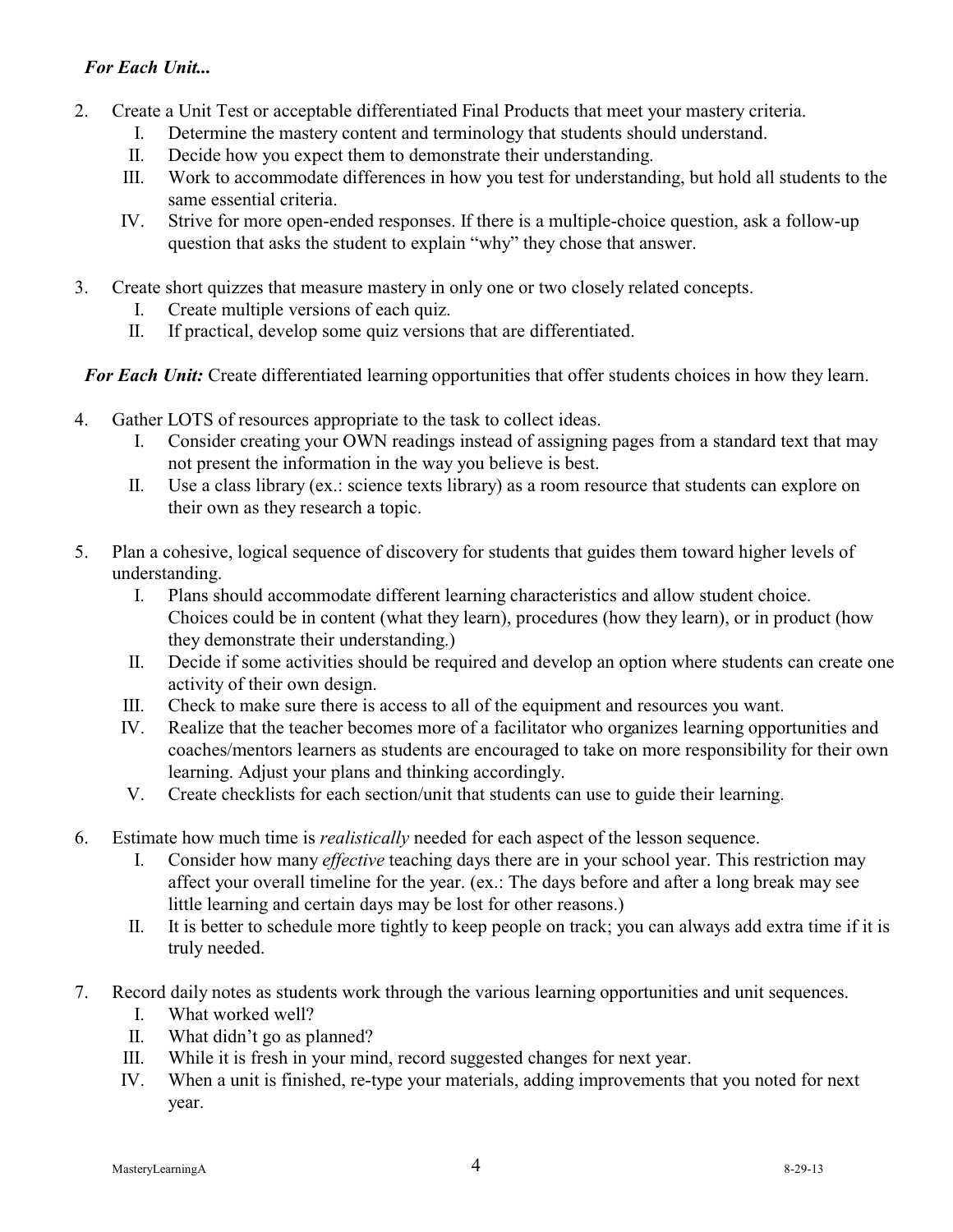Some **PRACTICAL CONSIDERATIONS** in creating differentiated learning opportunities...

- 8. Will you have:
	- I. A final mastery test that everyone takes as part of the grade?

-or-

- II. A final product as part of the grade ?
	- (will product choices be differentiated, and how?)
	- (will products be presented to an authentic audience?)

-or

- III. No final test or product, relying on their total points from the unit?
- 9. What types of differentiation do you want to focus on in this unit?
	- I. Bloom's Taxonomy
	- II. The Knowledge Dimension (of Bloom's)
	- III. Gardner's Multiple Intelligences
	- IV. Learning Styles
	- V. Product Types
	- VI. Some other way in which students approach learning in different ways.
	- VII. A combination of two foci [ex.: Bloom's Taxonomy and Learning Styles].
- 10. How will you organize the choices?
	- I. Establish Low, Medium, and High expectations (as determined by the concept they're mastering).
		- A. Students must obtain some level of mastery at all three levels.
			- 1. Percentage required for mastery is the same for all levels of difficulty.
			- 2. Percentage required for mastery varies depending on the level of difficulty.
		- B. Students may demonstrate mastery at only one or two of the three levels.
	- II. Design no difference in expectation levels. Difficulty is determined by the level of content mastery required for each concept.
	- III. How many choice options will exist at each expectation level?
		- A. Have the same number of options at each level.
		- B. Provide more options at the lower level with fewer options at higher levels.
		- C. Students are directed to do, for example, 2 of the four options, or 1 of the two options.
		- D. There are one or more required activities.
		- E. Make a Free Choice option available with written instructions for the student in how to create and submit their proposal for teacher approval.
- 11. How will you assign point values?
	- I. Will lower level assignments be worth fewer points than higher level ones?

-or-

- II. Will all options be worth the same number of points?
- III. Will you have the number of points required for 100% be:
	- A. 100 points
	- B. 10 points
		- a. When grading, use whole numbers and, if appropriate, half-point values.
	- C. Whatever number of points is appropriate when you combine the possible values from each graded assessment.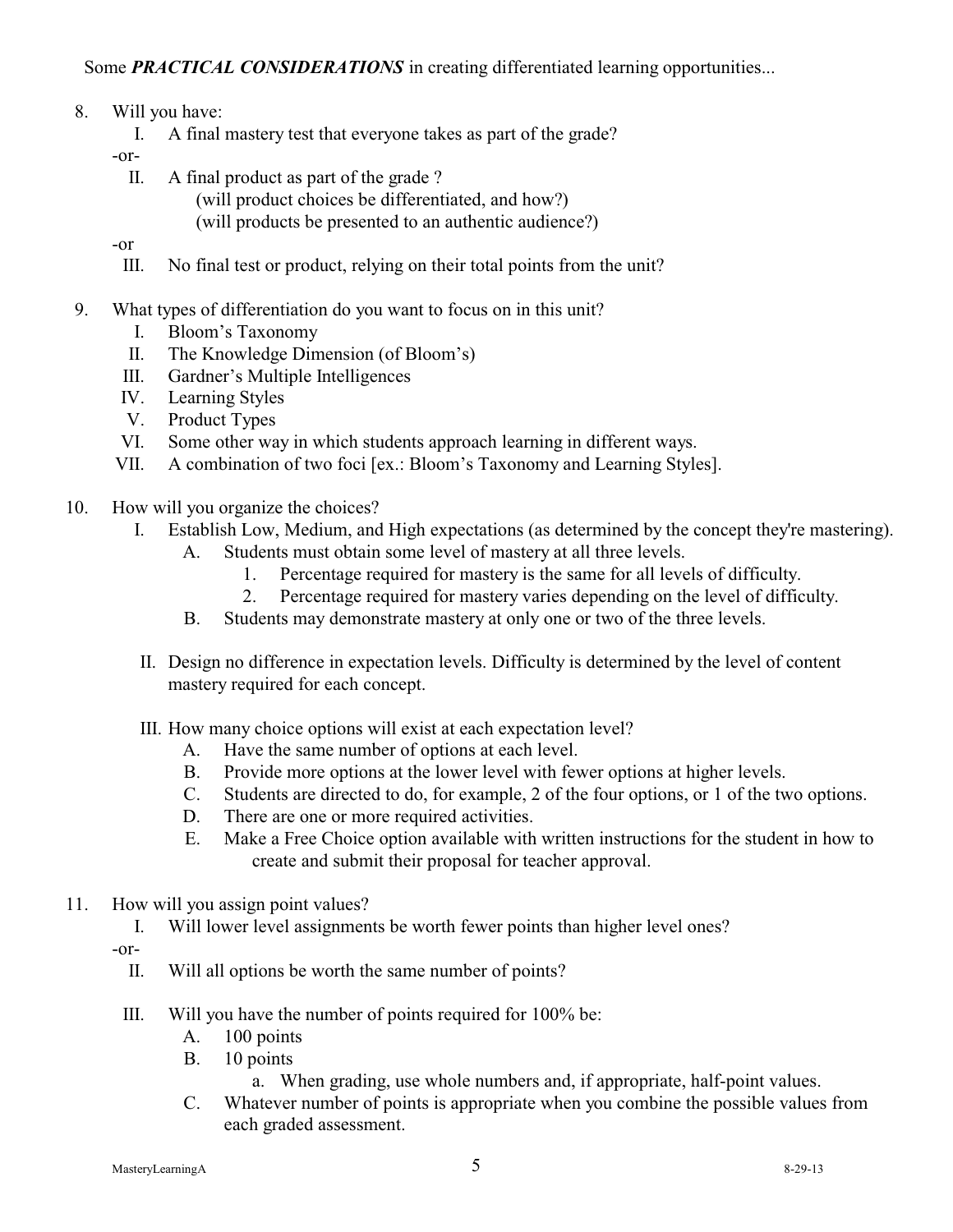12. Will you offer an Oral Defense option for any of the graded assessments?

(Typically when the student completes an assessment, they give it to you. Ask the student questions and base the points/percentage on the degree of understanding displayed by their responses.)

(Consider that some students' learning styles are more written than verbal and vice versa.)

13. It can be argued that academic grades should reflect only what students prove that they have learned. Other aspects of student work that could still be accounted for in some fashion include:

| effort      | completes work on time                                              |
|-------------|---------------------------------------------------------------------|
| improvement | uses class time well                                                |
| attendance  | class participation                                                 |
| homework    | attitude/behavior                                                   |
|             | work habits (asks questions, persists, listens, revises work, etc.) |

#### **REMEMBER:**

**Like anything you do, this process gets easier the more you do it and the results improve with practice!**

#### **Daily Routine**

- 1. Students enter the room.
- 2. Students pull out their unit checklist to see where they are with their learning opportunities and assessments.
- 3. Students decide their daily goals.
	- I. Students consult the classroom calender and check its suggested section/content to work on for each day to see if they're on track.
	- II. Students consult the list of optional learning opportunities and any required activities.
	- III. Students set their daily goals and start working.
	- IV. Students begin to work. They go to the designated filing cabinet to get any worksheets that they need, view a PowerPoint on class computer, obtain lab materials to work on with a partner, etc.
- 4. The teacher floats around as needed and checks on student progress.

## **Details, Details, Details......**

#### **Beginnings: The First Day(s)**

- •Share your belief that students must be frustrated with courses that allow them to skate by and pass without really learning or understanding anything.
- •State that you understand students learn in different ways and at different speeds.
- •Tell students you believe each of them can learn the content.
- •State that not everyone gets concepts quickly. Math whizzes may not be so sharp at spatial manipulations.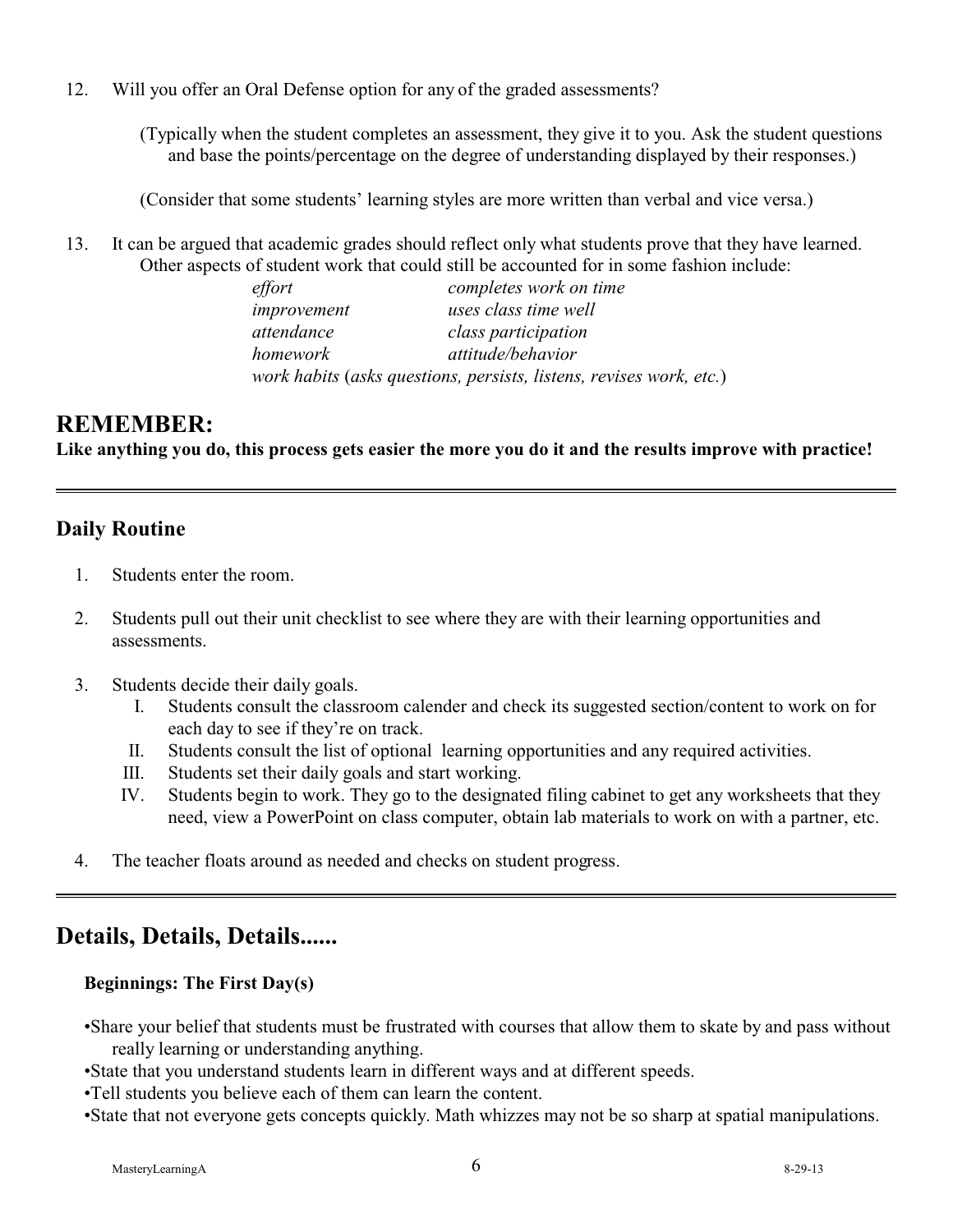- •Once students have a more solid foundational knowledge, understanding new ideas takes less time.
- •Explicitly state that every student must get at least 80% (or whatever percent you are using) on each quiz, and that you will keep working with them until they get it.
- •State that you have enough respect for students who get a concept to let them move on, and enough respect for students who don't get a concept to work with them until they get it. (Continuing to work to understand a concept is not a punishment but a sign of respect that the teacher believes they can "get it" and the teacher will continue to support them until they do.)
- •Tell higher-level students that they can move on when they're ready; they don't have to wait.

#### **Beginnings: The First Weeks**

•Keep emphasizing the key points for the first two weeks .

- I. Self-paced isn't self-taught.
- II. Every student is responsible for their own learning.
- III. No student will move on until they have learned the material.
- IV. The teacher won't give up on a student until they have learned the material.
- •Go over the different choices and requirements for the first few sections/topics. Students are used to being told what to do as a group and have little experience with being in charge of their learning, but they catch on quickly and love it!

•For the first few sections or topics, lead them through the process.

- I. Get out the unit checklists and fill them out.
- II. Students look at what options they have for learning opportunities.
- III. For the first few sections lead the class through a different type of option so that they can learn how they all work. As you do this, introduce other management issues:
	- A. Where to get materials/worksheets and answer keys (student file cabinet).
	- B. How to look at the section goals to see if they're ready for a quiz.
	- C. How to ask for and take a quiz.
	- D. How to have a quiz graded.
	- E. How to complete a lab, etc.

After all of the option styles are introduced, they are free to choose on their own. Modeling the selfdirected learning process at the start is important and younger students may need more time at this stage than more mature students.

•If the course is in the sciences, set up the back of the room for labs with desks in the front.

•Reserve areas in the room for quizzes and either solo or group work.

•Introduce parents to the mastery concept with a class syllabus that is sent home on the first day. Include a description and explanation of mastery learning on the class website. Speak to parents about mastery learning during back-to-school night and/or parent night. In general parents are very supportive since their child gets whatever they need to learn and it's a flexible environment.

#### **Student Checklists**

•At the start of each unit students are given a checklist/daily journal packet.

•Checklists include the following: Course

Unit/Theme Essential Questions

*For each Section*: Objectives

Learning Opportunities, both optional and required (check those that are completed)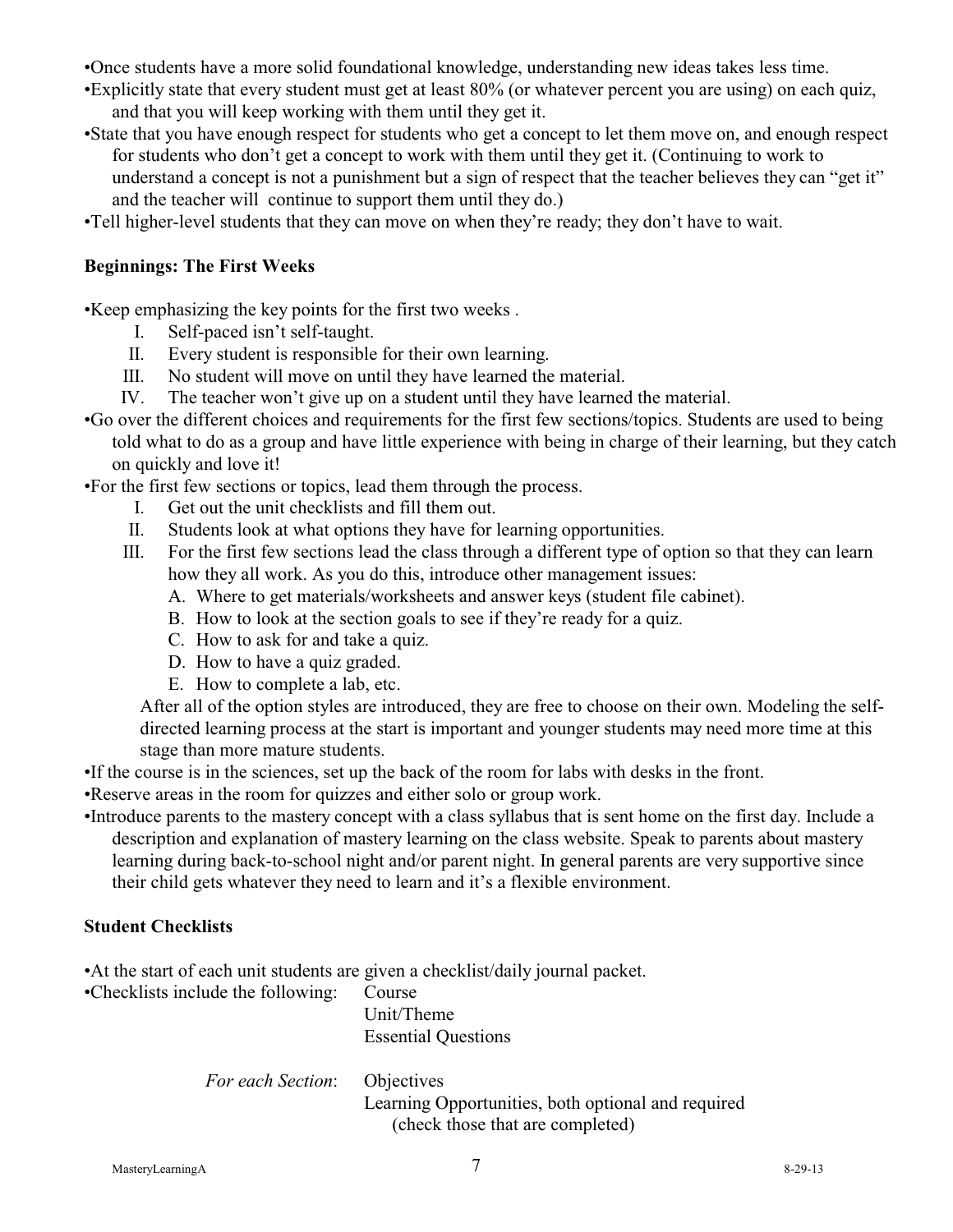#### Suggested Completion Date Date Completed

 *Columns for*: Today's Date What did I accomplish yesterday? What are my goals today? What sections, activities, labs do I want to get done today?

•Students start the period by updating and completing their checklists.

- •Checklists help students to know if they're ready for the quiz on each section.
- •Checklists are turned in with the Chapter/Unit Test.

#### **Lectures**

•Lectures in a mastery class exist in a better, more flexible format than the traditional class.

- 1. Three or four students approach and ask you to explain something.
- 2. Ask if there are other students working on the same section and if they want to join in.
- 3. This small, attentive, motivated group then gathers by a whiteboard for a mini-lecture or small group discussion.
- 4. These small, mini-lectures can effectively include student input and may generate those precious "lightbulb" moment side discussions.
- 5. The teacher may have to do the same lecture with other students later on when they are ready, but it is better than one single lecture where many students aren't prepared for it. Repeating a lecture to a fresh and interested audience is worth it!

•Plan ahead by creating notes for each unit on which to base any spontaneous lecture requests.

#### **Discussions**

- •Depending upon whether your *students* find it valuable, consider doing a formal, large-group discussion once every week or two on the general topic where most students are currently working. Those who are ahead or behind could opt out and work on their learning opportunities so long as they were quiet during the discussion time.
- •For younger students, consider having required group discussions on the general topic where most students are currently working.

#### **Laboratory Learning Opportunities**

- •Set up the back of the room for labs with regular desks in the front or have 1-2 designated lab days a week when any lab they are working on is done. If a student not ready for lab or completed it previously, they can work on their normal tasks in the lab room
- •Have bins set up with materials, directions, and a list of what is *not included* but needed for each lab. There will be a need for several bins for each lab in the beginning. As the course moves on, two bins should be sufficient. Make sure that labs are set up ahead for fast movers.
- •When a student lets you know that they are ready for a lab, find them a partner. Grab a bin and take it back to the lab area with the students. Talk them through how to use the equipment and impart any special information. Tell them that they can call you over at any time.
- •Go back often to check on lab safety and see how the students are progressing.
- •It may be necessary to conduct a group lab all at once for logistical reasons.
	- ---- *CAUTION*: don't do labs out of context or they aren't nearly as useful.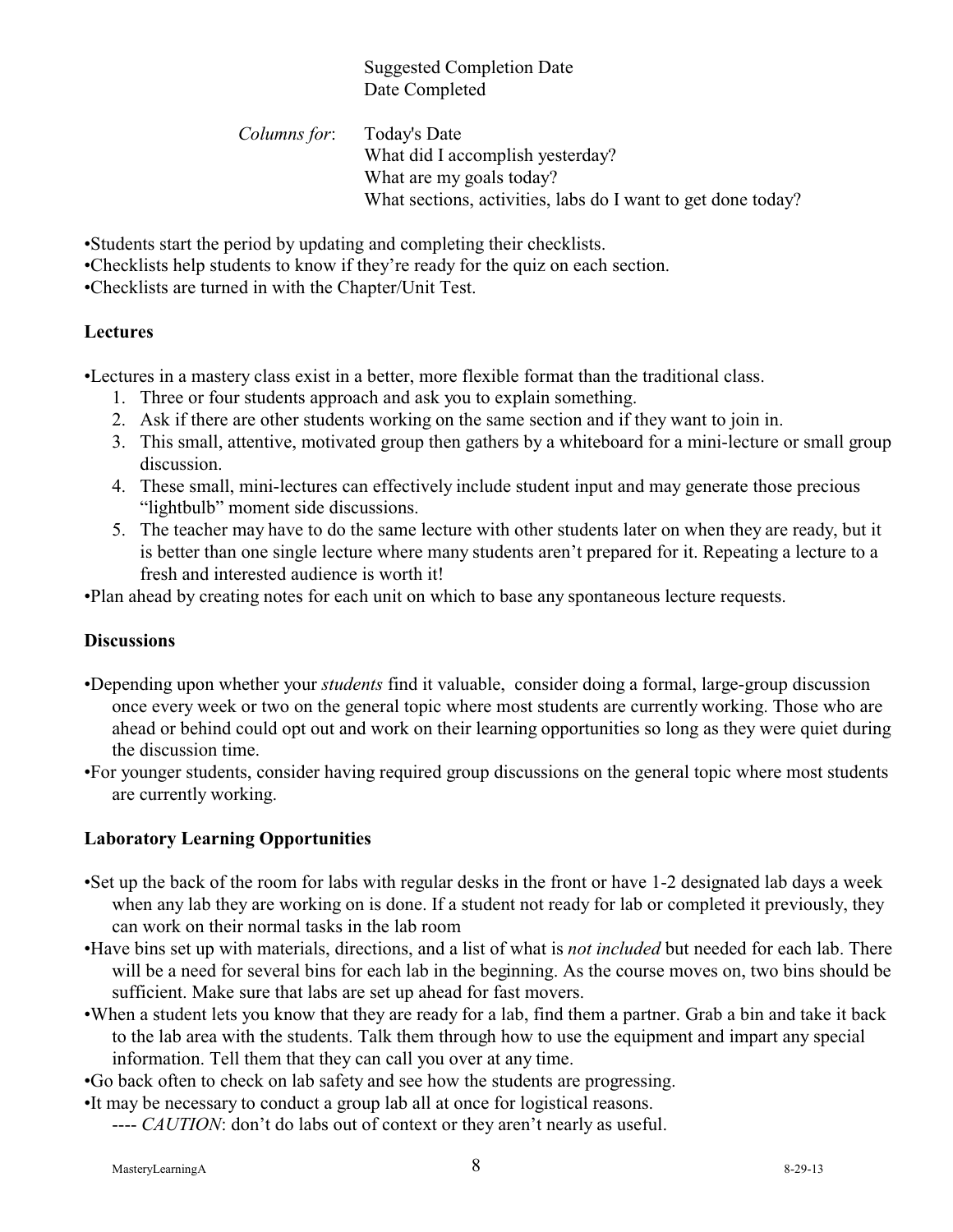- •Labs usually can't be graded when they are completed. Grade them as soon as you can.
- •Have students "check out" of the lab with a brief explanation to you of their understanding of the key points or their conclusions. Ask a few questions (2-5 mins.) to ensure they got what you wanted out of the lab. It may be necessary to ask them to look at their data again, think about something differently, or even repeat a trial if they results are invalid.
- •Students will most often work in pairs or small groups (true cooperative learning, not the artificial construct). In this way they learn by necessity to work with kids other than their own friends and acquire better social skills.

#### **Practice**

- •Students with low levels of prior knowledge have a large intrinsic load and thus don't have the room to learn much from solving traditional practice problems. These kids work best by studying worked examples in a meaningful way. Teach them self-questioning techniques, such as "Where did that number come from?" or "Why did they do that step next?" Use their working memory to learn from the solution rather than simply stumble through it. [ex.: Give a math problem along with the final answer with kids explaining how to get from one to the other.]
- •Use backward-faded worked examples (see attached sample) that have progressively less information. Start with a completely laid-out problem and gradually remove information from each step. This allows the student to focus on the relationships one at a time until all of the supporting information is gone.
- •More difficult problems are given more supporting information to compensate for the additional intrinsic load.
- •Answer keys for learning opportunities *must* be kept at the front of the room (or wherever you designate) so that everyone can find them. Use 3-ring binders and put the keys in sequentially. Create a separate binder for worksheets, text questions, etc. Having different answer key notebooks means less waiting time for students. Putting them in binders keeps them from getting scattered, lost, or misplaced.
- •The answer key should show the work for each step of a practice problem so that kids can check the process and find their mistake. If they can't find the error, they can consult with the teacher or another student.
- •Since practice sheets aren't graded, copying is pointless for students since it doesn't help them pass the quiz. Copying results in their not learning so they end up failing the quiz and have to redo the learning anyway. Copying is not beneficial behavior.
- •Problems arise if practice problems of *worked out* examples are *required* of *proficient* students. It is best to have practice problems for both kinds of learners; problems that are partially worked or backward faded for beginners and non-worked problems for more proficient students.
- •Practice doesn't make perfect, it makes permanent. Perfect practice makes perfect. Encourage students to check their work after a problem or two. As they gain confidence, have them check after several problems. Changes in their reasoning processes can be made while it is still fresh and their minds can be altered.

#### **Quizzes**

- •Treat quizzes as formative assessments. If students don't pass, talk with them to figure out why and which learning opportunities they may work on to learn the idea better. This takes the experience beyond "What's my grade?" to "What were my mistakes?" This style of formative assessment has a huge impact because it is timely, meaningful, and corrective.
- •Quizzes are so commonplace that they become very low risk events and, as a consequence, you may see test anxiety decrease. Quizzes are done with little fanfare and they can be retaken as often as necessary.

•Keep five or more versions of the same quiz, with more in the beginning (5-10 versions). Keep quizzes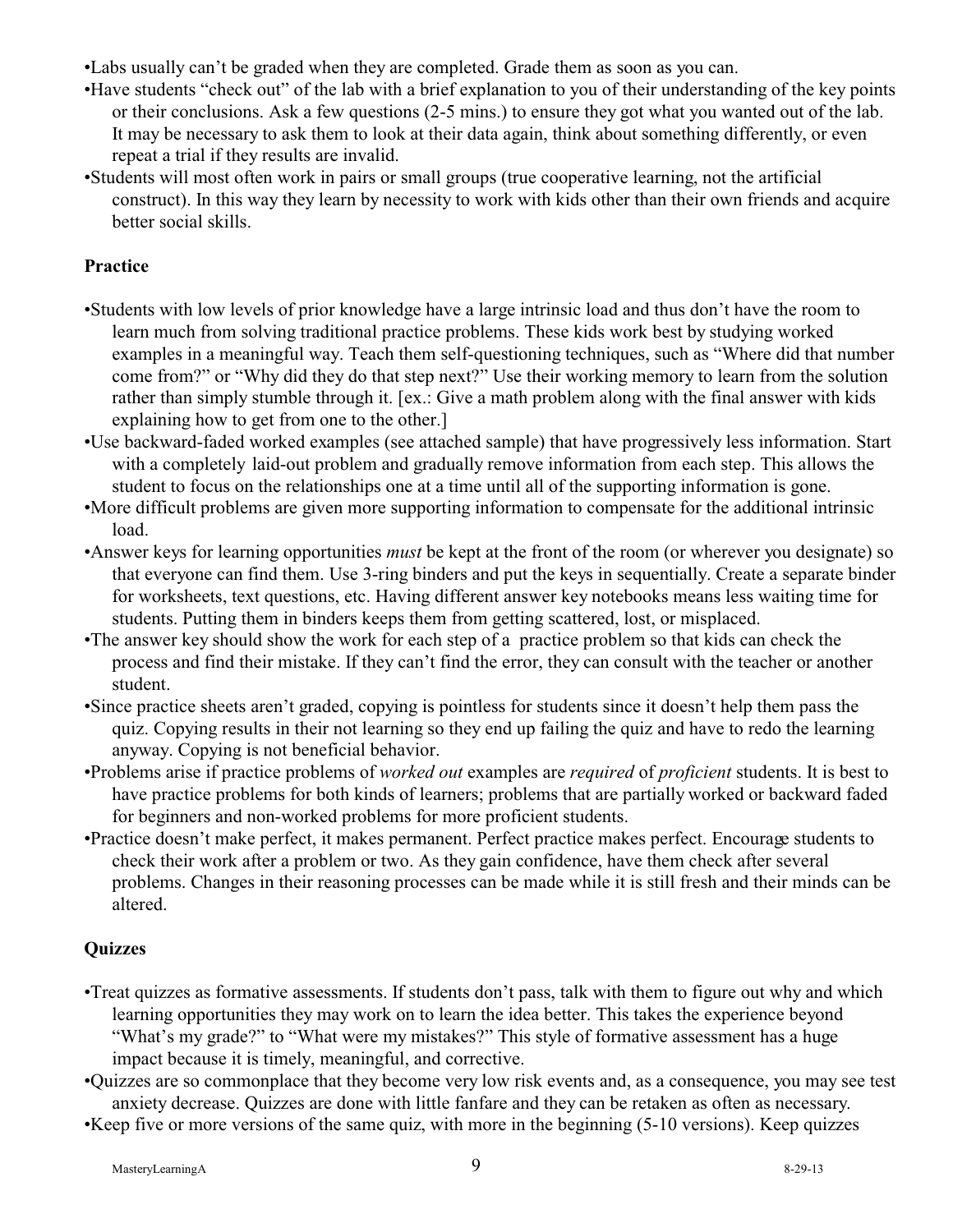collated and stored in a filing cabinet or box that students do not have access to. When a student asks for a quiz, give them the first version in the front of the folder. Versions number two, three, etc. follow until version one appears again. Chances are slim that any retake is one they already tried, but you can check the failed copy they return (which was used as a study aid – *see below*) to make sure that this retake is different. Some textbooks have computerized question banks that make it easier to create multiple quiz versions. Variables can also be randomized, like mass and volume.

- •Keep quizzes brief; perhaps five questions with one or two closely related concepts. This makes it easier to tell what students don't get as you can identify specific misconceptions. (If 4 out of 5 questions are correct, that indicates 80% mastery.)
- •Use colored paper for quizzes, which makes it easy to tell who is taking them. Quizzes could be coded by topic with all versions from one unit the same color.
- •Grade a quiz immediately after the student is done and they are present while you grade it. This is a key component of effective, immediate feedback while it is fresh in their mind. Consider discussing the quiz as you grade it. If you think the student is ready, they could try another version or try some other learning opportunities before retaking the quiz.
- •Use short answer quizzes or two-part questions where a multiple choice question is followed with a question that asks the student to "explain why you answered as you did".
- •If a student fails a quiz, return it to them as a study aid. They MUST give it back in order to get a retake so you can make sure that they get a version that was not previously tried and the various versions don't accumulate amongst the students.
- •Although you could record all quiz attempts, it is easier to just record the passing grade.
- •Maintaining an ongoing grid of class quiz scores gives a quick view of where each student is working.
- •You may record passing quiz scores on the class grid initially and enter them into the computer later on.
- •Store passed quizzes in an individual file for each student. Allow them to have it when studying for a unit test. They *must return it* before leaving the room or asking for the test.
- •At the start of the year, you may allow rapid retakes to make the point about learning and help students recognize when they are ready. Consider limiting retakes to one or two before requiring that some learning opportunity be completed.
- •For lower level/age courses you may require a minimum of three learning opportunities (that the student chooses) before students may request a quiz. Depending on the group, consider relaxing this requirement as the year progresses. Upper level courses may have no minimum requirement for learning opportunities.

#### **Grading Miscellanea**

- •The students' final course grade anticipates that they complete the curriculum for the year. If they do not, it could be considered only fair that their final score is dropped a letter grade for each major unit/chapter not completed. (Or some variation of this idea that you consider fair and reasonable.) Whatever you do, make sure it seems appropriate. Even if they only did half the work, but at a mastery level, a "C" is acceptable for a final grade. It is better to master fewer concepts than being exposed to many but mastering none. (Note that perhaps 15% of students in a typical mastery class may be behind at year's end, and even then by not more than a chapter.)
- •Grade quizzes, labs, and tests; anything that you do where the student proves that they learned something. Everything else is a *learning opportunity* (not an assignment!). Students quickly learn that if they don't do learning opportunities, they won't pass the quiz. The name change is important since the emphasis is not "I have to do it but I don't really see why other than to get points." to "The reason I'm doing this is to learn.".
- •Consider the possibility of grading learning opportunities for lower level classes for completion rather than accuracy, with the understanding that they must still pass the quiz to move on.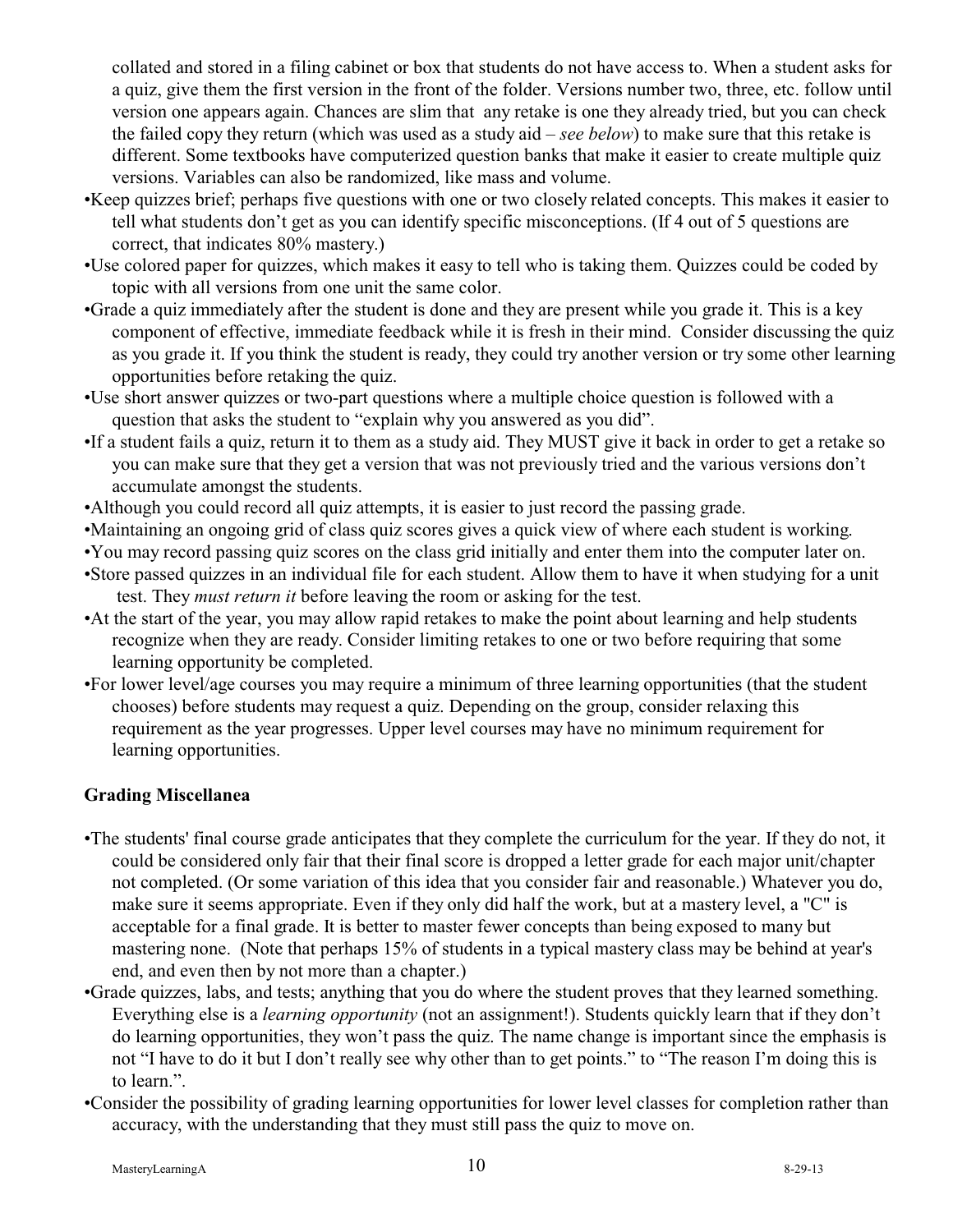- •If it seems wise, include a daily "work" component in the grade. Making a student's daily progress and work ethic worth 10% of the grade can help motivate some pupils and give undesirable consequences for those not working ahead as quickly as they could. If mastery is 80%, and if 10% is effort, 70% is still considered an acceptable level of academic mastery.
- •If desired, supplement regular grade reporting with other reports on progress toward expected standards or goals. Other aspects of student work that could be accounted for in some fashion include:

| effort      | completes work on time                                              | class participation | homework |
|-------------|---------------------------------------------------------------------|---------------------|----------|
| improvement | uses class time well                                                | attitude/behavior   |          |
| attendance  | work habits [asks questions, persists, listens, revises work, etc.] |                     |          |

#### **Fast and Slow Learners**

•High-aptitude students should be on task and engaged appropriately throughout the class period.

- •If students have worked ahead, they could be encouraged to create a personal project to work on that connects somehow to the course. Or they may choose to use the time they've earned for alternative work, such as reading or drawing. As long as they don't disrupt class and make good use of their time (no naps), there is no real problem.
- •Consider that extra-curricular projects that are completed satisfactorily could be awarded extra credit (so long as they already have a minimum 70-75-80% academic score). If their extra-curricular project is not completed as they proposed and agreed to, the consequence may be that their daily participation grade would suffer, or some other appropriate alternative.
- •Allow students options in how they present their projects, including class presentations or presenting before an authentic audience.

-------------------------------

- •If students move too slowly, try to understand why. Is it due to absences or a lack of effort? If so, what is the underlying cause? Can you make the content more relevant, help them over a rough spot, or reduce the difficulty of the material so they can finally understand it?
- •If a student is moving slower than expected, at least they are being allowed to understand the work as they progress. Moving slowly but with appropriate effort and work ethic is totally acceptable. Students at least succeed at what they are attempting.
- •If students are slow in the beginning (probably due to inadequate background knowledge), they will often begin to catch up because: 1) they see you won't give up on them, which increases their self-confidence and self-efficacy, and 2) as they gain a better understanding of the basic background knowledge they move more quickly through the application of that knowledge later in the year.

#### **Technology**

- •Narrate and publish online PowerPoint presentations that serve as mini-lectures for students to access as a learning opportunity.
- •Check the internet for ways to convert the PowerPoint presentations to Flash, a web page, MP4, or MPEG.

•Maintain a class website through the district or school resources.

-Develop a page describing mastery learning and the class structure in general.

-Create a separate page for each unit that includes files for the checklist, learning opportunities, narrated presentations, and other resources.

#### *Technology Resources***:**

[www.authorgen.com](http://www.authorgen.com) for authorStream or autherPointLite; allows uploading narrated presentations and stores them online for students to access (FREE).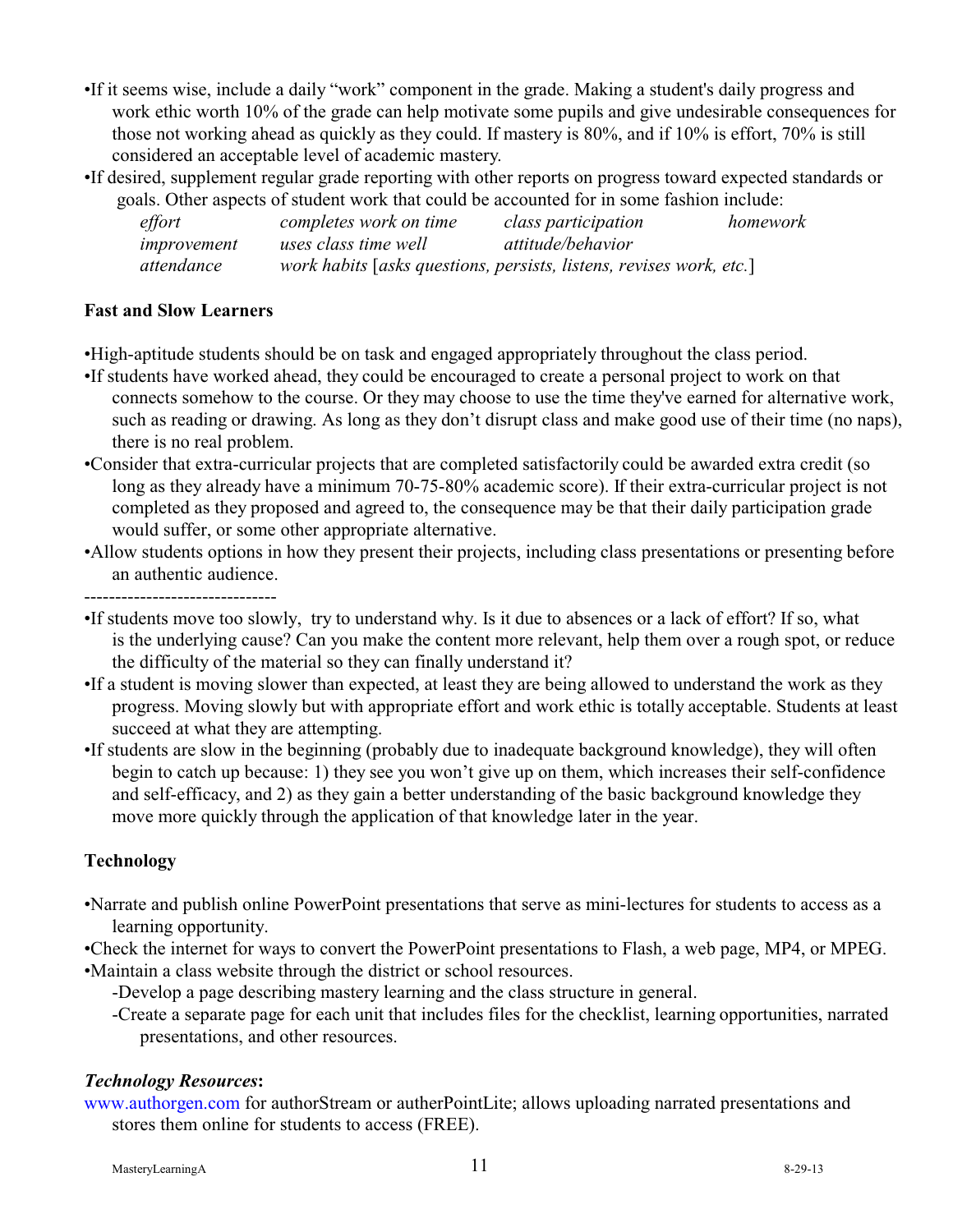www.impatica.com converts PowerPoint files to movie files or web pages.

[www.ppt-to-dvd.com](http://www.ppt-to-dvd.com) can convert presentations to MP4 format (or podcast) for mobile devices.

[Upload and house podcasts](http://www.itunes.com) in www.itunes.com or your classroom website.

[www.schoolrack.com](http://www.schoolrack.com) or www.educatorpages.com;free teacher website hosting services so students can access information anywhere.

#### **Some Additional Thoughts......**

•Keep all learning opportunities and lab worksheets in a student-accessible file cabinet. There is no need to copy enough for everyone since not everyone does the same thing. Anyway, you can always make more copies.

•Some possible learning options (see the CHOICES differentiation materials for other ideas):

-guided reading worksheets  $-$ taking notes

-discussing a concept with peers or teacher -section questions

-section practice worksheets  $\blacksquare$ 

- 
- -watching narrated powerpoint lecture on computer -completing content organizers
- •Do not *require* any work or quiz-taking outside of class time. Requiring this would be counter-productive in several ways. If a student requests an after-class quiz or wishes to work at home, that is their choice; honor it.
- •If concepts reappear later on in the year, the questions will undoubtably be more difficult compared to the first exposure to the idea as their understanding has improved and thus the mastery expectation has also increased.
- •Keep a classroom calendar on a whiteboard with the suggested course of action for the week. This time schedule should reasonably account for completing all of the course work for the year. If kids are close to this schedule, they could complete the whole year's curricular expectations. If they are behind (ex.: absences), they know that it is within their control to speed up and catch up.
- •Other teachers and administrators typically won't see a neat, orderly classroom if it is run on the mastery model since students won't all be doing the same thing. However, it should not be chaotic! You still have to look and move around the room and redirect students if needed. It would not be unusual for students to have a few minutes transitioning between activities or waiting, and a little down-time is a good thing for our psyche and brain function.

•Plan ahead!! Know how things will run and have the infrastructure and resources in place ahead of time.

- •The amount of initial preparation time and poorly structured, overly prescribed "how-to" resources of the past are major reasons why Mastery Learning has not been used a lot in today's classrooms. Remember that after the first year of intense but thoughtful planning, subsequent years are fairly easy as plans are merely tweaked or new components are added. Remember also to use your own best judgement, deciding just how mastery learning will take shape in your own classroom.
- •Self-paced is not self-taught. The teacher of a mastery class is still needed, but in different ways and at different times than in a traditional class. Be open to a new paradigm!
- •If you are already using a Layered Curriculum approach (a form of differentiated learning), it can be modified to fit the mastery model. The C-level work becomes learning opportunities (non-graded); the B-level and Alevel work are for proving mastery. It is possible to keep students working together with a deadline to finish a unit menu. This is NOT as effective as full-on mastery learning, but still better than a traditional class.

#### **ADDITIONAL TEACHER RESOURCES**

[www.ScienceMasteryLearning.com](http://www.ScienceMasteryLearning.com)

[www.ubdexchange.org](http://www.ubdexchange.org) (UbD Exchange; Understanding by Design) [www.help4teachers.com](http://www.help4teachers.com) Layered Curriculum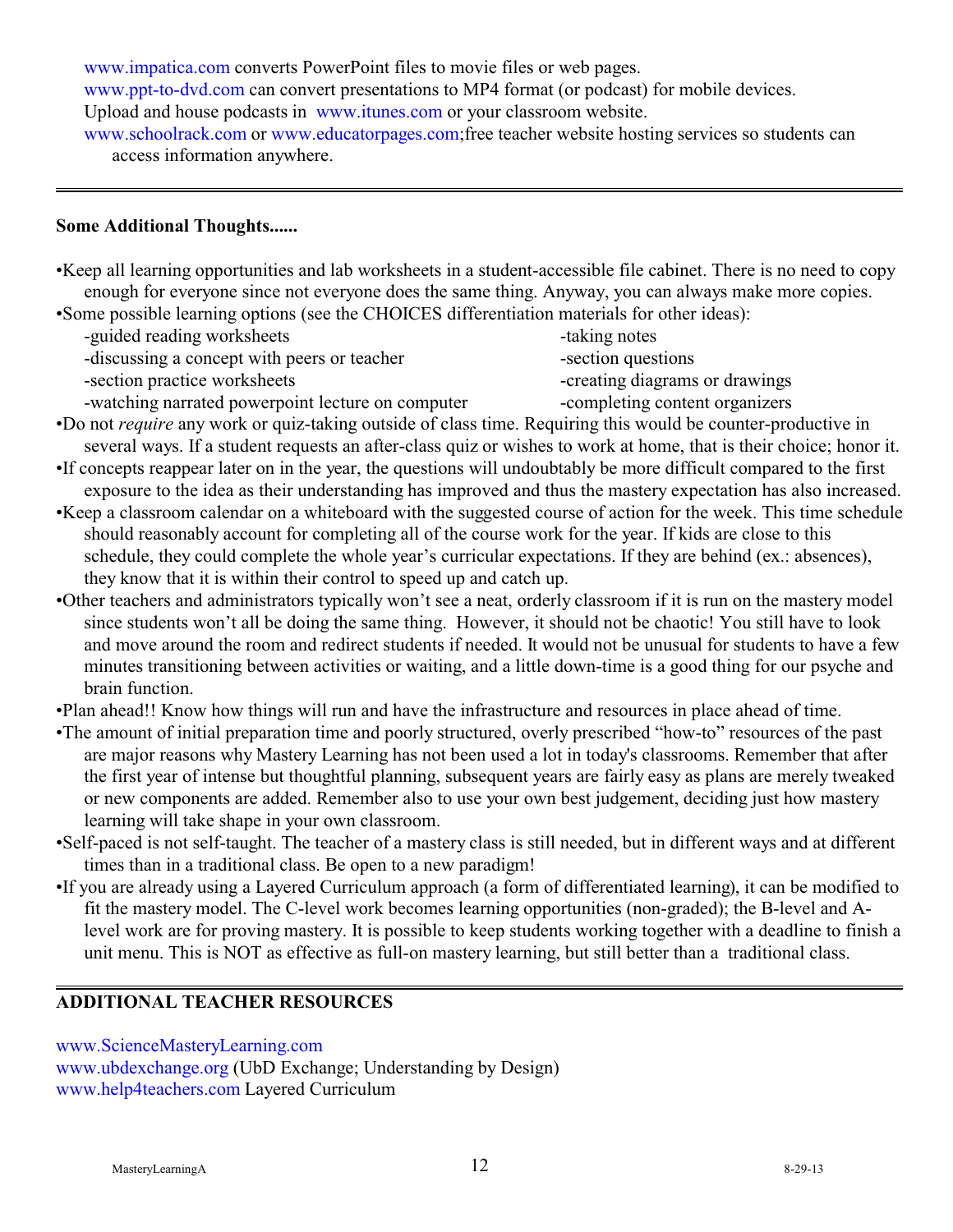# **Physical Science Daily Journal Unit 3, Motion**

#### **Student:**

| Today's<br>Date | What did I accomplish during the last class? | What are my goals today?<br>What activities do I want to get done today? |
|-----------------|----------------------------------------------|--------------------------------------------------------------------------|
|                 |                                              |                                                                          |
|                 |                                              |                                                                          |
|                 |                                              |                                                                          |
|                 |                                              |                                                                          |
|                 |                                              |                                                                          |
|                 |                                              |                                                                          |
|                 |                                              |                                                                          |
|                 |                                              |                                                                          |
|                 |                                              |                                                                          |
|                 |                                              |                                                                          |
|                 |                                              |                                                                          |
|                 |                                              |                                                                          |
|                 |                                              |                                                                          |
|                 |                                              |                                                                          |
|                 |                                              |                                                                          |
|                 |                                              |                                                                          |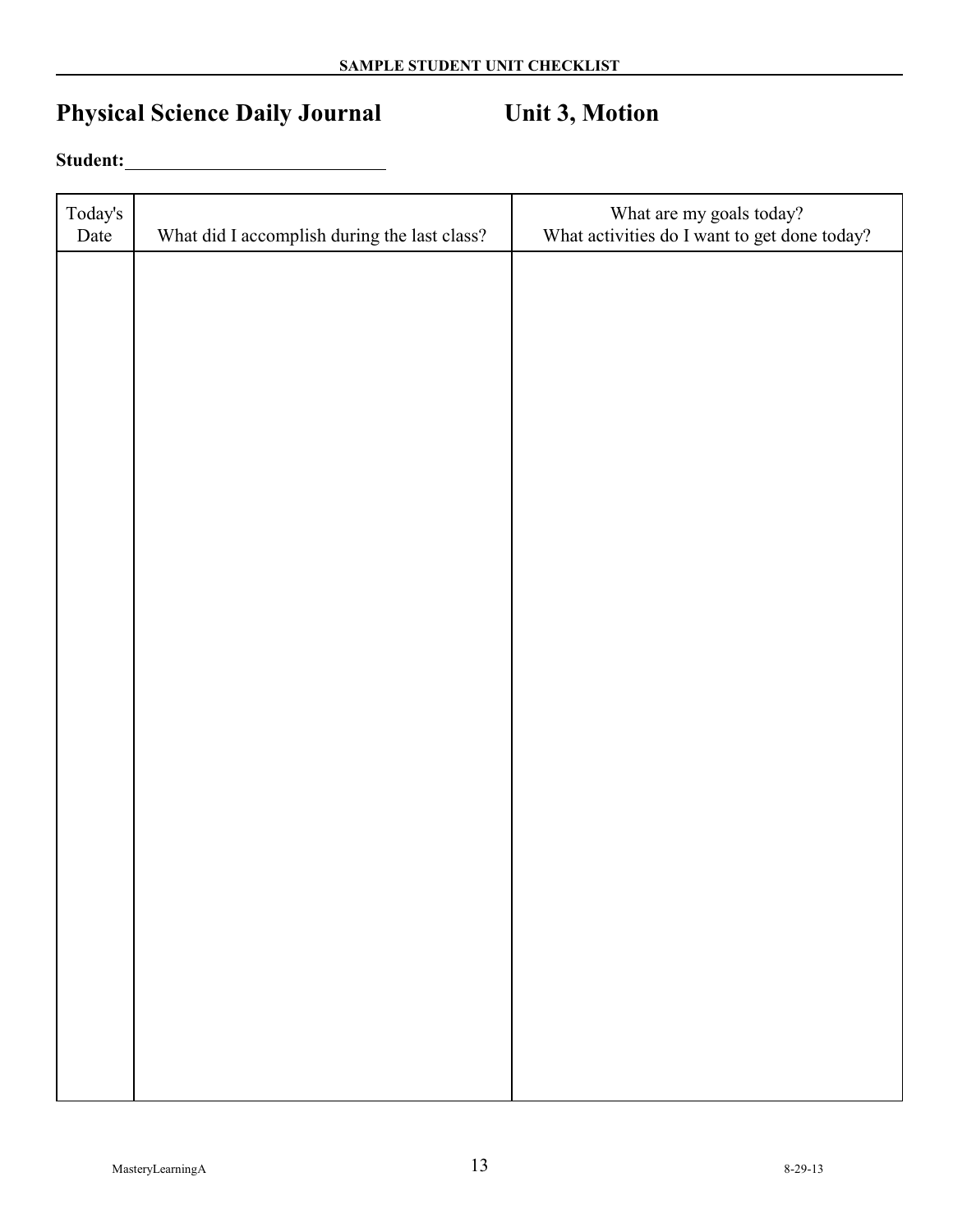# **Physical Science Unit 3 Theme: Motion**

#### ESSENTIAL QUESTIONS:

1. ..............

2. .............. (As many essential questions as apply.)

| Section            | Objectives                           | Learning Opportunities<br>(Check those that you complete.)                                                                                                                                                                                                                  | Suggested<br>Completion<br>Date | Date<br>Completed |
|--------------------|--------------------------------------|-----------------------------------------------------------------------------------------------------------------------------------------------------------------------------------------------------------------------------------------------------------------------------|---------------------------------|-------------------|
| 3.1                |                                      | $\Box$ Reading guide<br>$\square$ Powerpoint 3.1A<br>$\Box$ Practice 3.1A<br>$\square$ Powerpoint 3.2 A<br>$\Box$ Practice 3.2A<br>$\Box$ Worksheet 3.1A<br>$\Box$ Worksheet 3.1B<br>$\Box$ Discuss with peers<br>$\Box$ Discuss with teacher<br>$\Box$ OTHER OPPORTUNITIES |                                 |                   |
| 3.2                |                                      | $\Box$ Required Lab 3.2                                                                                                                                                                                                                                                     |                                 |                   |
| etc.               |                                      |                                                                                                                                                                                                                                                                             |                                 |                   |
| etc.               |                                      |                                                                                                                                                                                                                                                                             |                                 |                   |
| Review<br>$&$ Test | Demonstrate knowledge from<br>Unit 3 | $\Box$ Review section quizzes<br>$\Box$ Unit review<br>$\Box$ Discuss with peers<br>$\Box$ Discuss with teacher                                                                                                                                                             |                                 |                   |

#### **SAMPLE TEACHER GRADING GRID**

| Name        | 3.1 | 3.2 | Lab<br>3.2 | etc. | etc. | <b>Test</b> |
|-------------|-----|-----|------------|------|------|-------------|
| Robin Hood  |     |     | 28         |      |      |             |
| Little John | 4   |     |            |      |      |             |
| Maid Marian |     | 4   |            |      |      |             |
| Friar Tuck  | 4   |     |            |      |      |             |

In this example each Quiz is 5 points, each Lab 30 points, and the Test 50 points.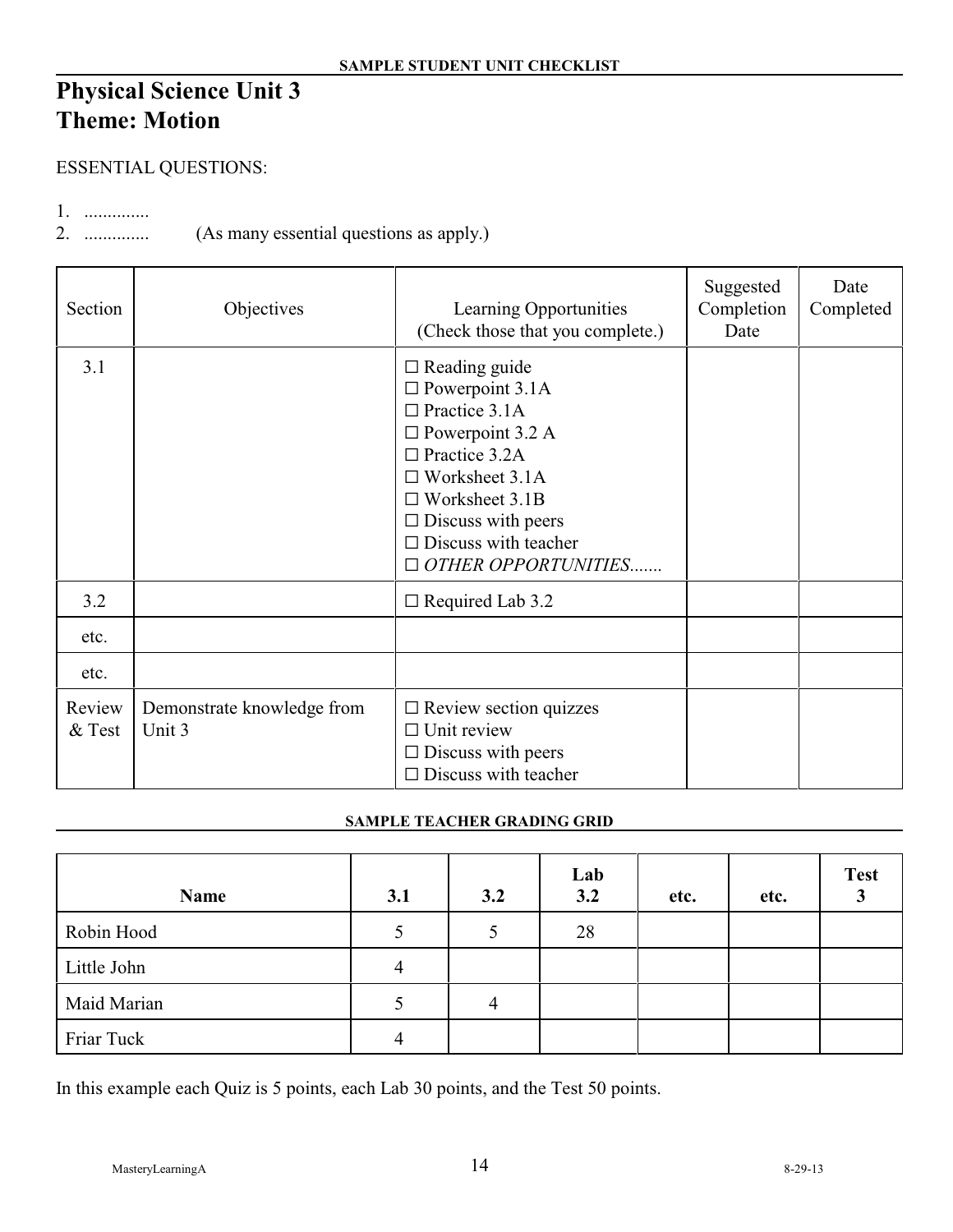| $\sim$ $\sim$<br>N<br>$\sim$ 0 m $\sim$<br>. и<br>110112 | <br>. | $- - - - -$<br>_____ |
|----------------------------------------------------------|-------|----------------------|
|                                                          |       |                      |

# **Worksheet 1.4 --- Unit Conversions**

1. Convert 20.33 cm to m

| $20.33$ cm $\vert$ 0.01 m |      |                                      |
|---------------------------|------|--------------------------------------|
|                           | 1 cm | $= 20.33 \times 0.01 / 1 = 0.2033$ m |

2. Convert 12.06 L to cL

12.06 L 1 cL = 12.06 x 1 / 0.01 = 1,206 cL 0.01 L 

3. Convert 32.27 kg to g

| $32.27 \text{ kg}$ | $1,000 \text{ g}$ |                         |
|--------------------|-------------------|-------------------------|
|                    | 1 kg              | $=$ 32.27 x 1,000 / 1 = |

4. Convert 13.09 m to cm

$$
\begin{array}{c|c}\n 13.09 \text{ m} & 1 \text{ cm} \\
\hline\n 0.01 \text{ m}\n \end{array}
$$

5. Convert 3.47 mm to m

$$
\begin{array}{c|c}\n 3.47 \text{ mm} & \text{m} \\
\hline\n \text{mm} & \text{mm}\n\end{array}
$$

6. Convert 33.81 kg to g